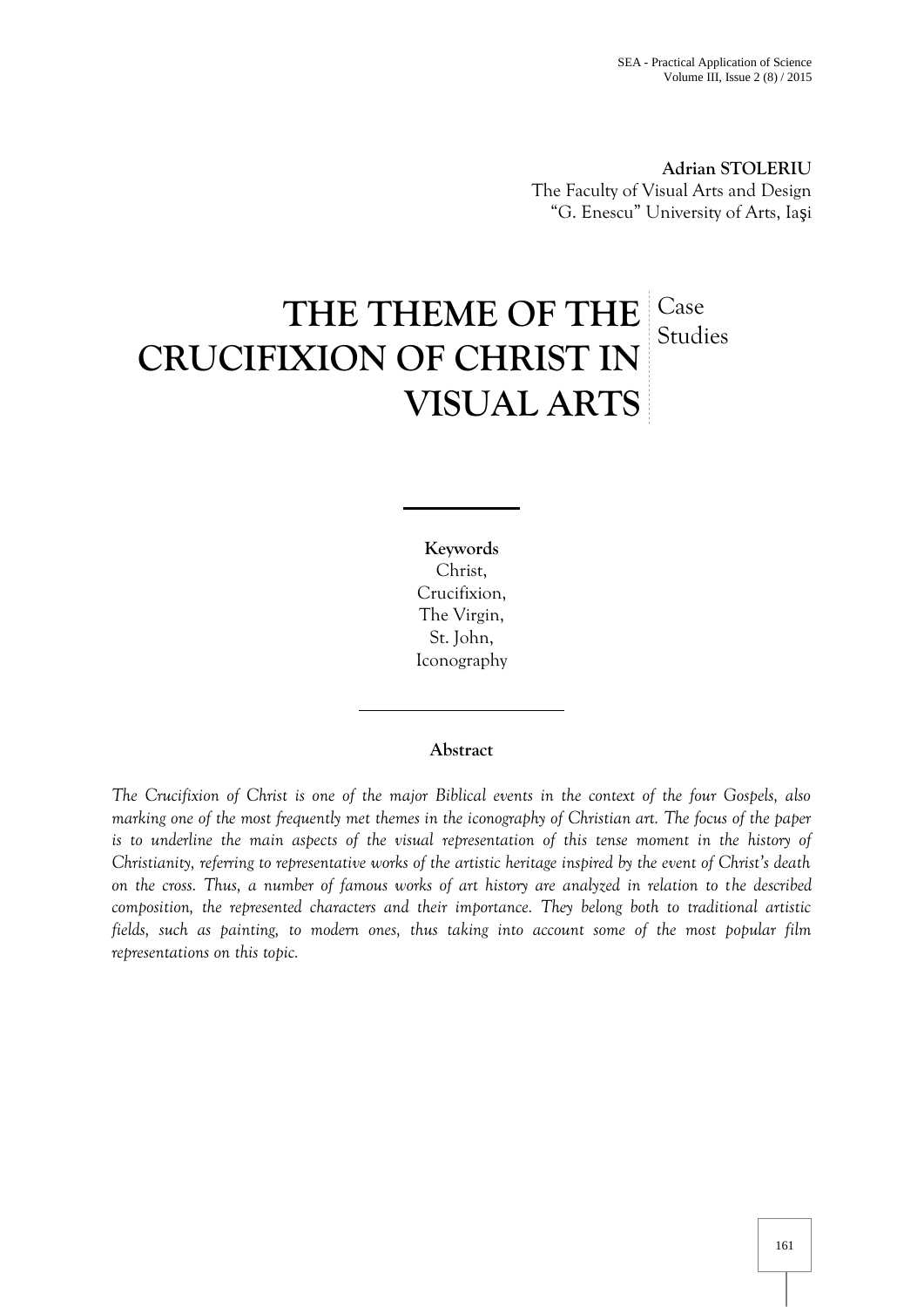## **1. Introduction**

When they came to the place called the Skull, they crucified him there, along with the criminals—one on his right, the other on his left. (Luke 23, 33)

To speak about a theme such as The Crucifixion of Christ is undoubtly a sensible approach, both from the perspective of a man of science and that of a man of faith, or even from the perspective of the artist concerned with the mysteries of religious art. Dealing with the death of one of the most significant religious characters in history after so long, this subject still tackles many sensible subjects of the four Gospels and religious works, in general. However, in this study we will proceed to an interdisciplinary approach of this theme; our aim is to deal with the subject both from the perspecctive of the religious field, according to the Bibical accounts on the event, and the artistic field. For this purpose, this research will try to grasp some of the most significant elements of the way in which this theme was visualized in Christian iconography, by analyzing chronologically some of the many artistic works inspired by this important moment in the history of Christianism.

#### **2. The Crucifixion of Christ, a biblical and historical event**

It is known that crucifixion was one of the most common and widespread death sentences in the Ancient World, and accounts on such executions were encountered in other civilisations, as well; only crucifixion methods and the shape of crosses varied from an area to another. In the Roman Empire, the sentence of crucifixion was one of the most humiliating and painful execution methods which was only reserved to slaves and foreigners; the Romans were not subjected to such a low and painful sentence (Porter, 2007, p.124). In fact, this is one of the arguments for which J. R. Porter considers the moment of the Crucifixion of Christ to be a genuine historical one; his argument is based on the premise that the first Christians were not interested in inventing such a tragical and degrading ending for Christ, whatsoever, knowing that death in such a way would have been wrongly interpreted in the illicit context of the beginning of Christian times (Porter, 2007, p.124).

The crucifixion of Christ is placed in history during the reign of emperor Tiberius who ruled between 14-37 AD and Pontius Pilate's ruling (26-36 AD). The event of the Crucifixion of Christ is presented by the four Gospels, each of them bringing remarkable details to the happening of this landmark moment in the history of Christianism.

In Christianism, the Church writings and songs speak about the passions of Christ in the context of the so-called "Holy Week" or "Passion Week" that celebrates, in a religious manner, this extremely significant period of the year for Christians. This is the period in which the Christian Church recalls the

moments of sorrow and tragedy when Christ was sold by Judas to the priests and the elders for thirty pieces of silver; captured in the Garden of Gethsemane, he was hit, spit on, whipped and finally crucified.

The Gospels describe how He was delivered to the Jews to be killed, following the court ruling of Pontius Pilate; Jesus was delivered to the place of execution, also called Golgotha or "the place of the skull" (Mark, 15, 22), nowadays located inside the Church of Jerusalem that hosts the place of crucifixion and Christ's tomb. Once arrived at the place of calvary, after an exhausting path on which He was forced to carry His cross, Jesus Christ was handed to drink vinegar mingled with myrrh (wine mingled with gall, in Matthew); this was believed to kill pain, but He refused to drink, a gesture which may be interpreted as a full acceptance of His own passions and the holy mission He was entrusted. After He was undressed by the clothes further given to the soldiers present at the event, thus abiding by the word of the Scripture that reads "When they had crucified him, they divided up his clothes by casting lots" (Matthew 27, 35), Christ was crucified with two robbers, one on the right and the other one on the left, with an inscription on the plate above His head that blamed Him (Melniciuc Puic, 2010, p.15) (INRI, "Jesus the Nazarene, King of the Jews" John 19, 19), being mocked by those that were passing by. According to biblical writings, all these events took place on Friday, until the ninth hour, when Jesus died, crying "Eli, Eli, lama sabahtani? Which means "My God, my God, why have you forsaken me?" (Matthew 27, 47).

To sum up, this is the outline of the main stages that mark the event of the Crucifixion of Christ, that we aim to debate further from the perspective of symbolical meanings and the spiritual significances that can be grasped with respect to the sign of the cross.

#### **3. Considerations on the spiritual significances of the cross and the crucifixion of Christ**

Along time, several variants of the cross were encountered; Ivan Evseev referred to more than 400 (Evseev, 1999, p.119), some holding heraldic significances, others purely decorating or strictly religious ones. Although it was also encountered in other ancient cultures before the rise of Christianism from the primitive to those of the Ancient world, the present significance of the cross mainly owes to its association with religious faith, where its senses and symbols received particular shades of interpretation due to the event of the Crucifixion of Christ. Because of this feature, it became a main symbol of religious faith (Evseev, 1999, p.118), as opposed to its different sense for a non-believer (Korsia, 2011, p. 59).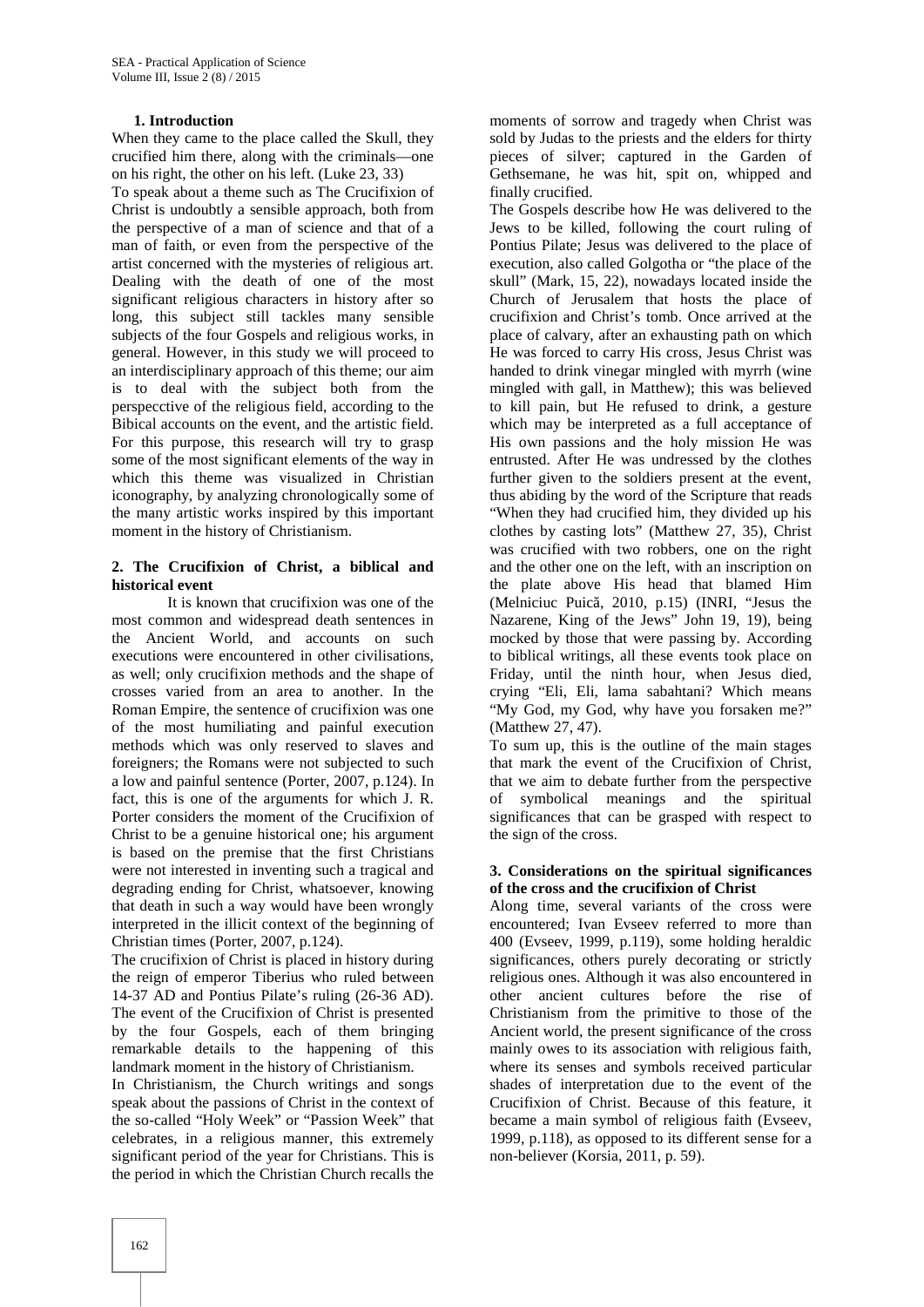As the studies of the field show, the cross is one of the ancient symbols of mankind as it became known ever since ancient times in the Egyptian, Chinese or Cretan culture and it was enriched with various significances from case to case. According to the peculiarities of each cultural area in part, among the various known significances, the sign of the cross refers, in a significant manner, to the mingling between heaven and earth, space and time, thus foreseeing a certain function of synthesis (Chevalier & Gheerbrant, 1994, p. 398). Spiritually speaking, this aspect is underlined by the faith that the vertical sign of the cross is the main axis that sends to the superior world of divinity, the supratemporal or transcendent world, whereas the horizontal part brings together the common points of this world, the reunion of this axes allowing for a symbolical representation of neutrality's opposites or the Center (Guénon, 2008, p. 82), an expression of multiple significances and reasonings in different cultures of the world.

In the Christian tradition, the cross became enriched with particular meanings in relation to the person of Jesus Christ which it symbolizes by the celebration of His passions. This explains the particular cult that the cross knew within Christian faith where it is celebrated on holy days devoted to it (The Rise of the Holy Cross – in Orthodox faith), by means of special prayers, and is considered a weapon that defeats evil. According to the Christian interpretation, the cross becomes a sign of divine love, stronger than sin and human evil, and a concrete symbol of Deification (Costin, 1997, p.58). Its importance thus justifies its takeover within religious architecture and Christian iconography, an aspect we also have in view within the present analysis.

Following the significances of the death of Christ on the cross, we can distinguish between several aspects that we find relevant from the entire historical outline of Christian faith. Understood as a major centre of interest for the whole Scripture, the Crucifixion of Christ, His death and resurrection, mark some of the most complex biblical accounts as, in the Christian acception, the theme of the Cross became a true emblem of the spiritual mission that every man should have.

The importance of this theme consists in many aspects that influence the space of faith and religious feelings. In Christianism, Christ's death on the cross is mainly considered to be a sign of His love for humankind. The endurance of this feeling is proven by the pain, sorrow and patience He proved, as nothing succeeded in preventing Him from the achievement of God's will ("Father, if you are willing, please take this cup of suffering away from me. Yet I want your will to be done, not mine." – Luke 22, 42). The episode of the prayer in Gethsemane Garden highlights this idea by showing that, even in the context of the most

intense feelings which are natural to human beings, namely love and the ability to endure sorrow that are stronger than sin, treason and men's evil (He prayed more fervently, and he was in such agony of spirit that his sweat fell to the ground like great drops of blood. – Luke 22, 44).

The significance of the biblical event discussed in this study may be emphasized by the acknowledgement of the cosmic dimension of the suffering of Christ and the co-participating nature on the sake of humankind. (At that moment the curtain of the temple was torn in two from top to bottom. The earth shook and the rocks split; The tombs broke open and the bodies of many holy people who had died were raised to life. – Matthew, 27 51-52).

Each of these elements bears various meanings, as, due to Christ's death, the darkness lying over the earth could be interpreted as an opposite expression of the well known phrase: "I am the light of the world. Whoever follows me will never walk in darkness, but will have the light of life." – (John, 8, 12). These are only a few considerations concerning the spiritual significances of this biblical event, its importance and relevance mainly consisting in the possibility of Redemption that Christ gave to human nature through His sacrifice.

## **4. The theme of the Crucifixion of Christ in visual arts**

The theme of the Crucifixion of Christ is one of the most approached subjects in Christian art, which is often encountered within the creations of visual art from the major artistic periods of the last two decades.

Rosa Giorgi shows that the first representations have been barely accepted among Christians; they preferred to avoid the typical rendering of the crucifixion of Christ, in general, and the cross, in particular. They aimed at envisaging it as an object of salvation and redemption, and not one of a death sentence (Giorgi, 2005, p.34). In the same place, the aforementioned author shows that since 313, it became more widespread as the Christian faith became official thanks to the Emperor Constantine the Great who allowed the free expression of the faith in Jesus Christ. Other sources indicate the fact that the image of Christ crucified would have only occurred in the 5th century (Gardin & Pascual, 2005, p.72), an idea supported by François Boespflug who gives as reference the year 420 (Boespflug, 2008, p. 98), showing that until the middle of the 11th century, Christ would have been portrayed as alive, triumphant, eyes wide open, an image which would further replace the "classical" one in which He was rendered as dead. As the cited study shows, the motivation of this evolution consists in a change of perception on this theme which would go for the search and representation of certain mystical emotions, meant to render the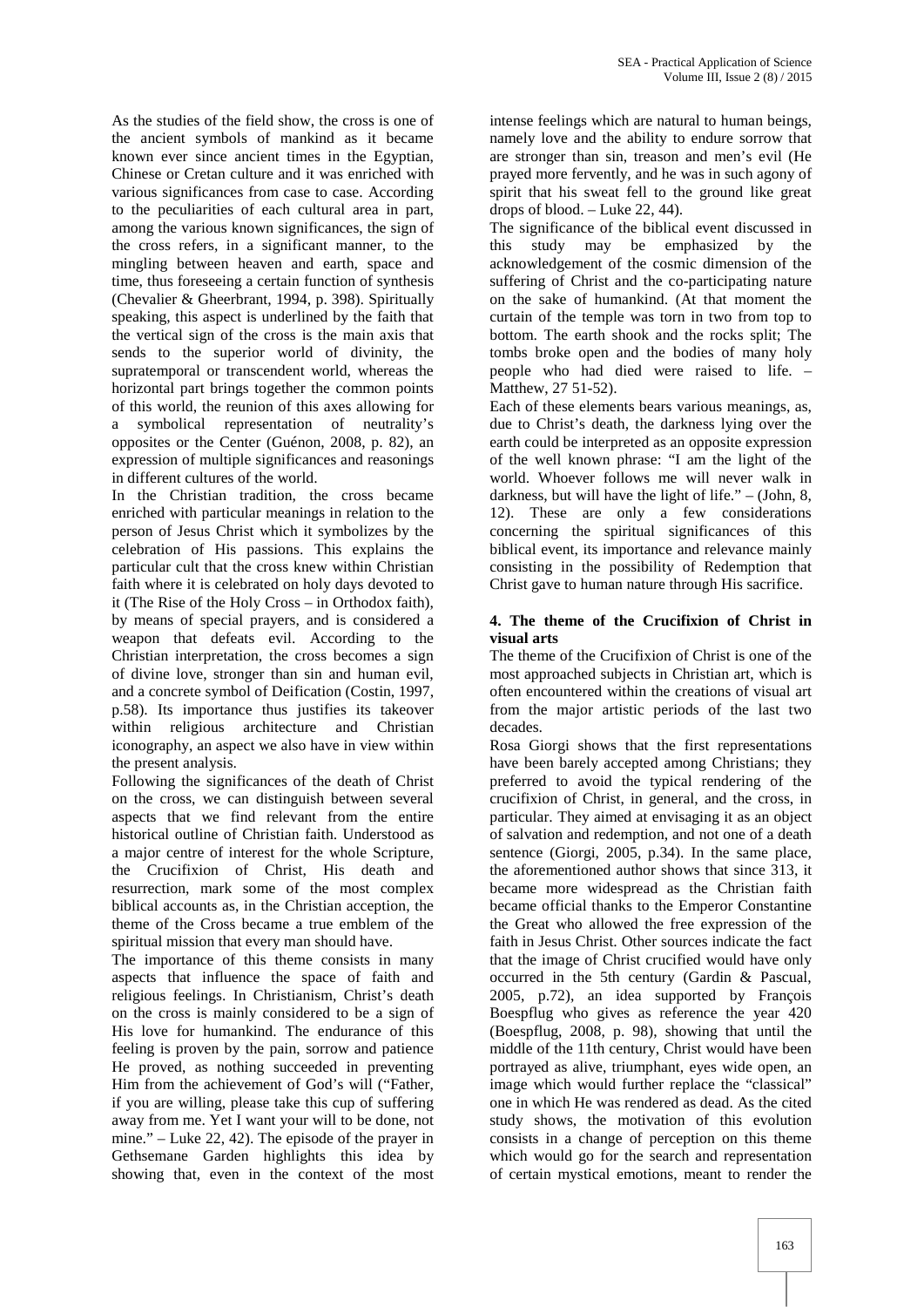soul and mind of the believer (the admirer) more sensible (Gardin & Pascual, 2005, p.72). Therefore, as François Boespflug wrote, since the 12th century iconography would develop and put a stress on the representations related to the Passions of Christ which, from his point of view, would mark the starting point of the pathetic, in Christian art whose pioneer was the West (Boespflug, 2008, p. 141).

The diversity of models, as well as the differences of representation known in the Eastern and Western world with respect to the presentation of this theme, both in iconography and profane painting, gives precious insights on the evolution of the way in which this subject was approached, as well as the religious sensibility owing to the awareness of the importance of this landmark event in the history of Christianism. In what follows, we will try to seize and synthesize a series of general tendencies.

The different compositional types of the theme of Crucifixion vary from a period to another, showing Christ on the cross (who is never absent), the two robbers crucified with him and the other characters on the scene, who are sometimes absent. The Renaissance is a proof of this wide diversity of examples, the iconographic representations of the theme consisting in a different number of characters, compositional formulae and work techniques. Thus, Virgin Mary and Saint John the Evangelist are usually represented sitting near one side of the cross and the other, soldiers, Saint Longinus, sometimes even angles and various characters. ("Near the cross of Jesus stood his mother, his mother's sister, Mary the wife of Clopas, and Mary Magdalene." - John, 19, 25)

We should focus on the model of representation given by Byzantine iconography, from which all the other visual expressions of this theme drew on. The Byzantine icon mainly stresses the faces of Christ, Saint Mary and Saint John, seeking a visual synthesis of the accounts in the Gospels on this moment, illustrating the tormenting episode in which Jesus entrusts his mother to his beloved apostle. ("When Jesus saw his mother there, and the disciple whom he loved standing nearby, he said to his mother, "Dear woman, here is your son" John 19, 26-27)

In the icon, Christ is rendered as dead, lying on the cross with his arms pinned down, his head on the right shoulder and eyes closed. Along time, there have been several iconographic formulae, especially in the Western world, in which Jesus was presented as alive, dressed in a colubium, sometimes without showing the violence infringed on him, the intention of these representations being that of suggesting His victory on death and sin. However, other representations grasped the moment when He was pierced with a spear and the blood and water that sprang were collected in a chalice by an angel.

The iconographic tradition renders a small cave hosting Adam's skull which is thought to be burried on Golgotha; the illustration of this detail is an intended one as Christ is considered to be "the new Adam" or the redeemer of the world. Besides the above mentioned characters, the superior part of the icon also hosts the sun and the moon which are often presented as anthropomorphic characters and the background of the icon suggests the image of a citadel – Jerusalem.

From the many examples provided by the history of these representations both in the fields of painting, sculpture, cutlery, and other, we will select only a few and follow their evolution in the field from pre-Renaissance Western creations to contemporary times.

Thus, from the rise of the 15th century, we noticed the intensity of the feelings expressed by means of a disturbing setting of the theme discussed by Duccio di Buoninsegna, with his Crucifixion painted around 1310. The impressive composition shows the three crosses in the superior part of the image, Christ rendered as dead with his head bending on the right. Six angels guard His cross, the expressiveness of the portraits and their sorrow triggering a strong tension in the space of the beholder. The inferior part of the image presents many characters, on the right of the image the artist showing the group of women that mourned Christ; in their middle, the image of Holy Mary can be distinguished due to the sober and sad colouring. On the left side of the image, the painting is covered with the figures of the other characters that participate in the Crucifixion, soldiers, pharisees, great priests led by Saint Longinus who points to Christ with his right hand, recalling the renowned biblical verse "The centurion, seeing what had happened, praised God and said, "Surely this was a righteous man." (Luke 23, 47). As far as the composition of the work is concerned, it can be noticed that the artist was particularly concerned with its achievement, a proof of this fact being the way in which the cross of Christ is positioned; thus, the cross becomes the central axis of the image and the essential factor of balance of the entire representation. We can also notice the extremely refined colouring that the artist used, the shades of violet and green which made the work a particularly refined one.

For the approximately same period, we recall the special Crucifixions accomplished by Cimabue (c. 1270), Giotto - la Cappella Scrovegni from Padua (c. 1300)-, Pietro Lorenzetti (1340) and other masters of this era that became known by means of the mastery of their work, innovation and refinement. However, Michel Quenot stated that they were the ones who initiated the desacralisation of sacred Western art and its laicization (Quenot, 1993, p. 52).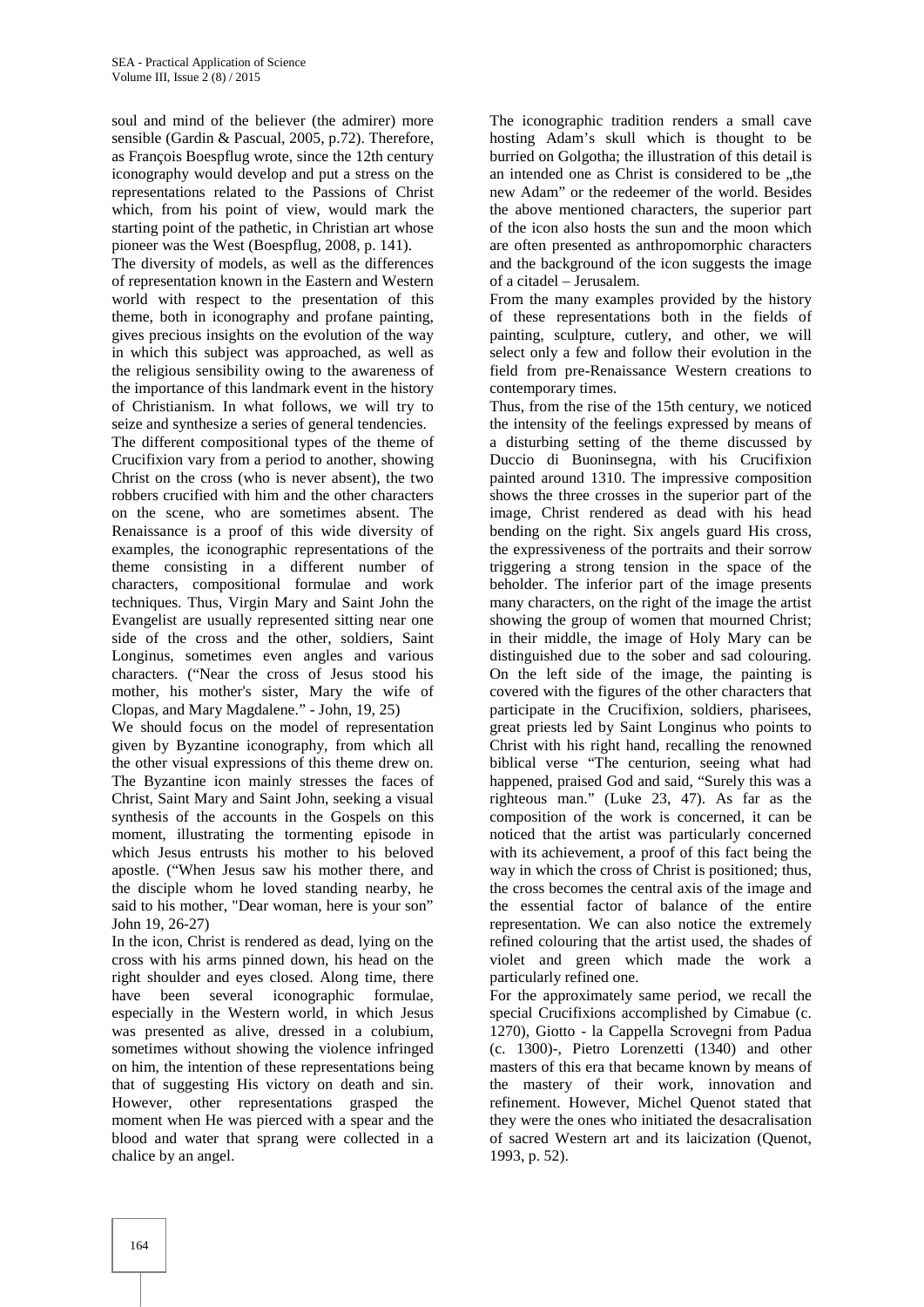During the Renaissance, one of the most emancipated periods of artistic creation, new visual formulae can be distinguished in the representation of the theme of Crucifixion; a great number of artists were inspired from it in the achievement of their works: Masaccio (Crucifixion, c.1426), Fra Angelico (Crucified Christ, 1433-1434), Paolo Uccello (Christ on cross, 1438), Rogier van der Weyden, (The Crucifixion, c. 1445; Christ on the Cross with Mary and St. John, c. 1460), Antonello da Messina (Crucifixion, 1475), Michelangelo Buonaroti (Crucifixion, 1492), Albrecht Dürer (Christ at the Cross, 1494-1497), Albrecht Altdorfer (Calvary, 1526), just to name a few.

One of the most ravishing works on this theme carried out in the Renaissance period is that of Matthias Grünewald (The Crucifixion - c. 1515), the central panel of the Isenheim altarpiece. The work succeeds is imprinting in the eyes of the beholder the tense moment recorded by the Gospels, refinely describing the climax of the Passions of Christ. Similar to other works devoted to this theme, Jesus is depicted as dead, the artist expressing the extraordinary torment He was inflicted on. His figure is strongly marked by the signs of wounds, the dead body, the pale colour stressing the sinister sensation shown by the overall image. Next to them, the lower bending of the transversal wood of the cross under the load of the represented forms constitutes the emblem of another way of understanding this moment. Unlike the Byzantine icon, in which the idea of suffering is suggested as subtlely as possible, herein the artist chooses the most rudimentary variant of expression – an explicit, even grotesque one – of the idea of pain and death (Stoleriu, 2010, pp.221-222).

Thus, walking through history in the spirit of this idea, a certain distance from the principles of Byzantine art can be noticed and a similarity with the expressivity of a realist painting, supported by the expressive possibilities drawing on the discovery of a lineary perspective. In this sense, in the evolution of representations of this theme in religious art, a gradual waiver can be sensed, a waiver of those elements of artistic language that loaded the image with the symbolical trait of the idea of divine transcendence; in their place, specific elements of a more explicit visual language is preferred, rendered more human by the artistic expressions of a pure Byzantine art or of Gothic art, for instance. Understanding this phenomenon in the wide sense, along with the other changes and events that occurred in this period, it is obvious that Renaissance culture and society witnessed a significant tendency of laicization (Grünberg, 1967, p. 5).

This explains the stressing of this tendency in the visual representations of the Crucifixion during the periods that followed the Renaissance; for the artists that took this path, the coming centuries are

a proof of new ways of visual expression meant to invite to meditation and bring compassion to the beholders. In the artistic context described, many works of art belong to a common typology which brings them together, showing Christ crucified and alone, without the rest of the characters. In order to detail this typology, we recall some of the artists of the 17th century such as El Greco, Anthony van Dyck, Francisco de Zurbaran, Rembrandt Harmenszoon van Rijn and Bartolome Esteban Murillo. The Spanish artist Diego Velasquez holds a separate place with his Christ on the Cross (1632) which mingles pictorial realism and mystical attitudes, hiding the image of Christ in the shadow, but revealing the supranatural light coming from His redeeming sacrifice through the entire image (Boespflug, 2008, p. 324).

Further on, during the 18th and 19th centuries, following the new directions dictated by the cultural and spiritual emancipation of society, the artistic world walked the path of a particular laic rationalism, releasing itself from the Church norms and dogmas. As far as artistic works are concerned, this phenomenon contributed to the artists' inspiration from less religious themes in favour of laic ones. Despite all these, the theme of the Crucifixion of Christ continued to hold a particular place in the line of religious artistic creation. This is the period of artists such as Giovanni Battista Tiepolo (Crucifixion, 1745-1750), Francisco Goya (Crucified Christ, 1780), Jacques-Louis David (Christ on the Cross, 1782), Eugene Delacroix (Christ on the Cross, 1853), Edgar Degas (The Crucifixion -after Mantegna- 1861) or Paul Gauguin (Yellow Christ, 1889).

Even from its beginnings, the 20th century brought into discussion the already known dissociation established between laic and religious art, highlighting in a clearer manner, the different routes experienced by the two types of art consecrated as such several centuries before. The second half of the 20th century gave life to sacred art when the attempts of audacious artists tried to bring together the religious and artistic fields. As a result, as F. Boespflug shows, Crucifixion was one of the great obsessions of the 20th century, despite its breaking from the artistic and religious context of Christian tradition (Boespflug, 2008, p. 411).

In this period, we remark a series of famous works such as Edvard Munch's Golgotha (1900), in which the characters of composition are represented with their face pointing to the viewer, and not Christ, as the entire Christian iconography of the Crucifixion used to, Oskar Kokoschka's Crucifixion - Golgotha (1912) which gives the feeling of a deliberated dramatism, typically expressionist, Emil Nolde's Crucifixion (1912), a spectacular creation through the intensity created by the contrast of primary colours, Max Ernst's Crucifixion (1913) that is characterized by the intense visual tension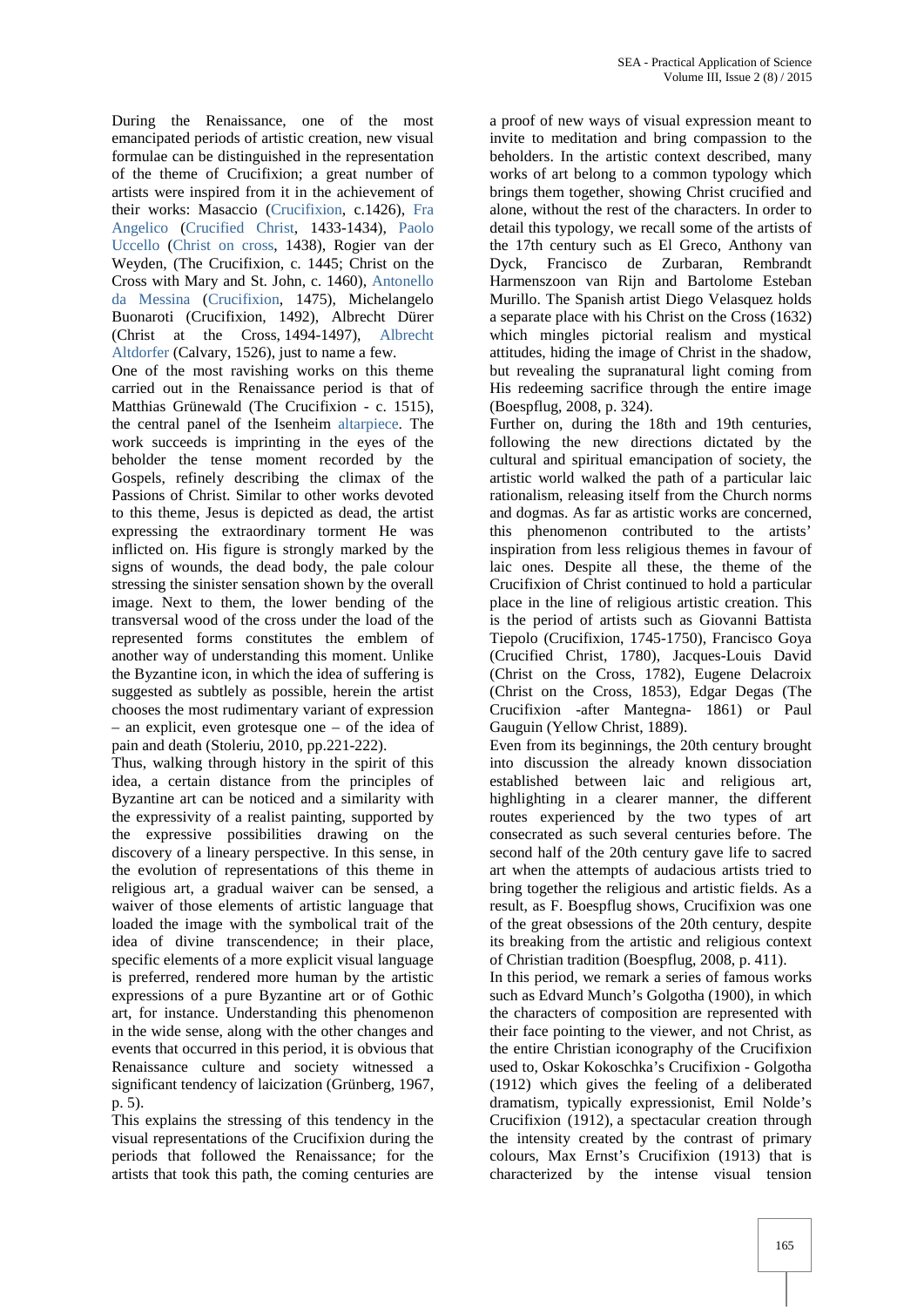determined by the chromatic shades used, Marc Chagall's White Crucifixion (1938), remarkable by the non-conventionalism of the theme representation, or Salvador Dali and his Crucifixion - Corpus Hypercubicus (1953-1954), an innovative creation due to the surrealist vision of the dramatic event described in the Gospels.

The 20th century with its great number of technical-scientific innovations, experienced a genuine development of the possibilities of artistic expression and this contributed to the rise of artistic fields such as photography, film, performance and installation. In the space of religious creations, the theme of the Crucifixion of Christ was approached from various perspectives and knew a wide portfolio of artistic attitudes that varied from faith, respect and piety, to irony and despise.

Chris Burden's Trans-Fixed achieved in 1974 can also be included in this new era of attitudes. Here, he crucified himself on the back of a car, thus giving a complete facelift to the role model given by traditional iconography for this theme. To the same context belong the works of Francis Bacon (Crucifixion, 1933 and Three Studies for Figures at the Base of a Crucifixion, c. 1944), Antonio Saura (Crucifixion, 1959), Germaine Richier (Christ of Assy, 1959), Leon Ferrari (Civilization Occidental y Cristiana, 1965), Arthur Boyd (Crucifixion Shoalhaven, 1979-1980), Andres Serrano (Piss Christ, 1987), Robert Mapplethorpe (Christ, 1988); these artists provided new formulae for this theme, visual expressions, connotations and messages specific to the era they come from.

The visual representations of the theme of Crucifixion are not only limited to the fields mentioned above, but they also enter the world of film, creating masterpieces such as Franco Zeffireli's Jesus of Nazaret in 1977 and Mel Gibson's The Passion of the Christ in 2004, the latter being one of the bloodiest films of the genre.

Beyond the concern that has now already become a tradition of visual representation of the theme of the Crucifixion of Christ, the last decades revealed an increasing interest of the artists in taking over the cross in their own works, to be used be it as a pure decorative motive or as structure, be it as a Christian or universal symbol, each time revealing and investigating new interpretations for the theme. However, this interest became a generalized one in the 20th century, involving artists such as Kazimir Malevitch (Black Cross, 1915), Piet Mondrian (Compositie in Lijn, 1916-1917), Alexeï Jawlensky (Meditation, 1935), Joseph Beuys (Kreuz, 1952), Andy Warhol (Crosses, 1981), Martin Kippenberger (Zuerst die Füße, 1990), Jannis Kounellis (Untitled, 2009), Jean Fabre (Living Gravetomb, 2011) and many others.

# **5. Conclusions**

Analyzing all these creations, starting from the first examples of Christian iconography that expressed the symbolic and metaphysical value of the Cross (Guénon, 2012, p.33) and the Crucifixion of Christ, to the unconventional works of contemporary art, the obvious question to be addressed is the following: how can we interpret this long evolution of the representations of the Crucifixion of Christ, having in view the difficult path undertaken and the large number of visual examples that have become known to us, in this sense? Or: which of the models is closer to the truth of the Gospels and the spirit of Christian tradition? Without any hesitation, we could state that, in our opinion, the Byzantine icon – understood as "a window through wich the unseen world looks onto ours" (Howes, 2007, p. 6) - is the one that succeeds in giving the most pertinent answer to these problems after so many centuries, remaining a visual and spiritual model to follow in any of the branches of artistic creation.

In this respect, Jérôme Cottin wrote that there was a triple breach in the relations between the theme of the Cross and that of the Crucifixion, on the one hand and the art of the 20th century, on the other hand (Cottin, 2011, p. 42). Thus, he speaks about a detachment of the symbol of the cross from its Christian significance, and many artists not depending on any religious authority approached this theme, as well as a separation of the cross from the image of the crucified one (namely Christ). Although inseparable in the beginning, in many of the artistic works of the period, the image of the cross and that of Christ, as the author cited above states, became two distinct figures (Cottin, 2011, p. 42), with autonomous meanings. Last, the third breach referred to has in view the detachment from tradition with respect to the visual representations of this symbol, the technical possibilities of the end of the 20th century giving new methods of representation of the cross, both in vision and concept.

Following the evolution of this theme in time, we would like to point out an increasingly significant predilection for materiality, flesh and explicit expression of the violence of the moment of Crucifixion, as many of the contemporary creations, especially films, stressed these aspects.

As far as we are concerned, we find in the theme of the Crucufixion of Christ one of the most important religious themes taken over from the space of visual arts; its plastic evolution also respected the general evolution of art along the two Christian millenia to a great extent, its endurance in time emphasizing the Christian idea that the cross turned into a life symbol from a death symbol through the death and resurrection of Christ.